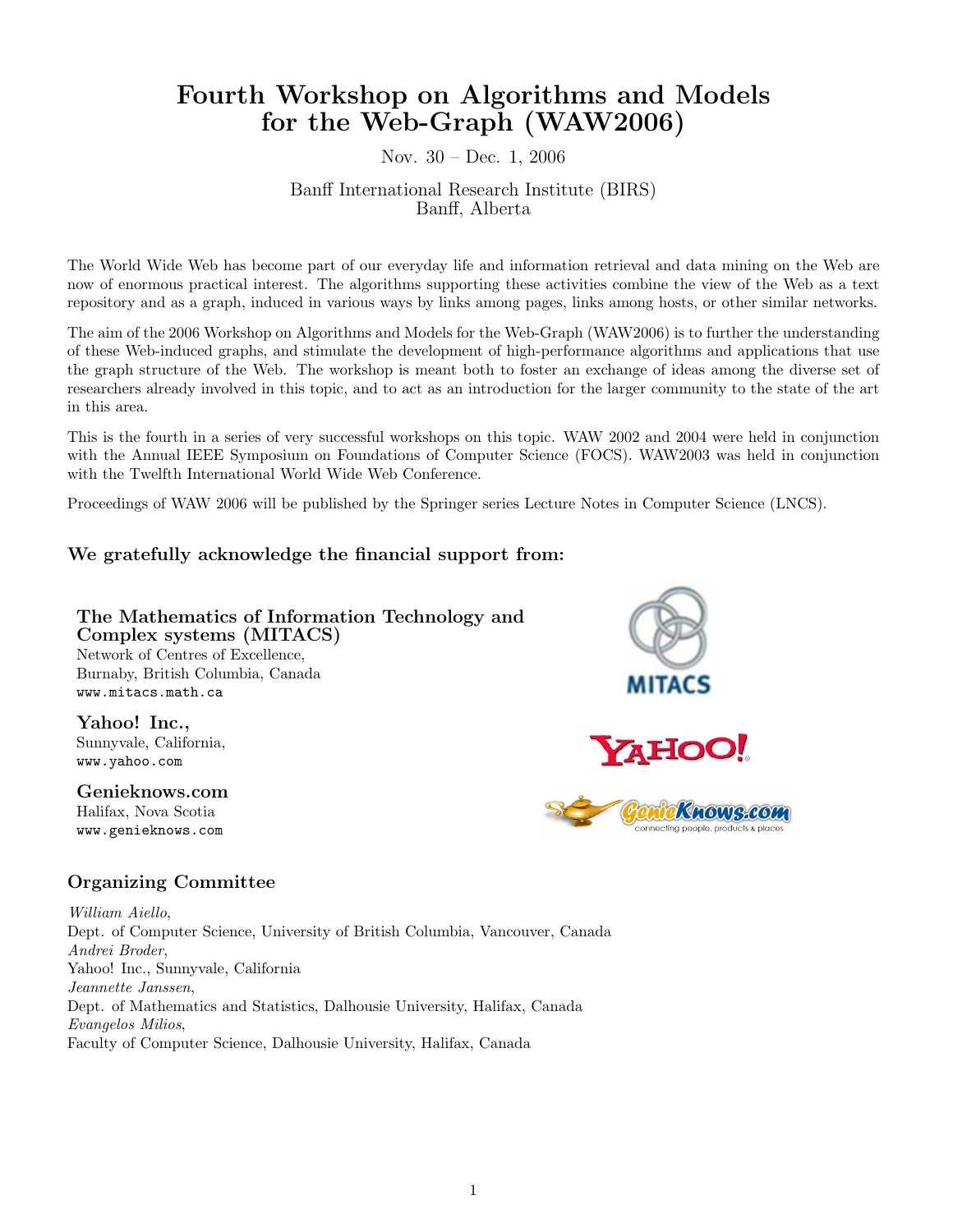|             | Wednesday, November 29                                                                              |
|-------------|-----------------------------------------------------------------------------------------------------|
| 16:00       | Check-in begins (Front Desk                                                                         |
|             | Professional Development Centre - open 24 hours)                                                    |
| 17:30-19:30 | Buffet Dinner, Donald Cameron Hall                                                                  |
| 20:00       | Informal gathering in 2nd floor lounge, Corbett Hall                                                |
|             | Opportunity to prepare poster display                                                               |
|             | Thursday, November 30                                                                               |
| 8:00        | Opportunity to prepare poster display                                                               |
| 8.45        | Introduction and Welcome to BIRS by BIRS Station Manager                                            |
|             | $Control$ talks $-$ Chair: Pawel Pralat                                                             |
| 9:00        | Abie Flaxman                                                                                        |
|             | Expansion and lack thereof in randomly perturbed graphs $[p, 6]$                                    |
| 9:30        | Yu Hirate                                                                                           |
|             | Web Structure in 2005 [p. $6$ ]                                                                     |
| 10:00       | Ross Richardson                                                                                     |
|             | $Local/global$ phenomena in geometrically generated graphs $[p. 8]$                                 |
| 10:30       | Anthony Bonato                                                                                      |
|             | Structural properties of infinite limits of self-organizing networks [p. 5]                         |
| 11:00       | Coffee break                                                                                        |
| 11:15       | Keynote speaker: Fan Chung-Graham                                                                   |
|             | Local Graph Partitioning using PageRank vectors [p. 3]                                              |
| 12:15       | Lunch (Donald Cameron Hall)                                                                         |
|             |                                                                                                     |
| 14:00       | Keynote speaker: Soumen Chakrabarti                                                                 |
|             | Building blocks for semantic search engines: Ranking and compact indexing in entity-relation graphs |
|             | with associated text $[p, 3]$                                                                       |
| 15:00       | Coffee break                                                                                        |
| 15:15       | Poster session                                                                                      |
| 17:30-19:30 | Buffet Dinner, Donald Cameron Hall                                                                  |
|             | Friday, December 1                                                                                  |
|             | Contributed talks - Chair: Anthony Bonato                                                           |
| 8:45        | Sandro Flammini                                                                                     |
|             | Approximating PageRank from indegree $[p. 5]$                                                       |
| 9:15        | Nelly Litvak                                                                                        |
|             | In-degree and Pagerank of Web pages:                                                                |
|             | why do they follow similar power laws? $[p, 7]$                                                     |
| 9:45        | Maxim Gurevich                                                                                      |
|             | Search engine sampling via random walks $[p, 6]$                                                    |
| 10:15       | Davood Rafiei                                                                                       |
|             | Some applications of snowball sampling on the Web graph $[p, 8]$                                    |
| 10:45       | Coffee break                                                                                        |
| 11:00       | Keynote speaker: Walter Willinger                                                                   |
|             | Power laws in Internet graphs: full of sound and fury, signifying nothing? [p. 4]                   |
| 12:00       | Lunch (Donald Cameron Hall)                                                                         |
| $13:30\,$   | Keynote speaker: Filippo Menczer                                                                    |
|             | Googlearchy or Googlocracy? How search affects Web traffic and growth [p. 4]                        |
| 14:30       | Coffee break                                                                                        |
| 14:45       | Contributed talks — Chair: Nauzer Kalyaniwalla                                                      |
| 14:45       | Martin Olsen                                                                                        |
|             | Communities in large networks: identification and ranking [p. 7]                                    |
| 15:15       | Debora Donato                                                                                       |
|             | Link analysis for Web spam detection $[p, 5]$                                                       |
| 15:45       | Igor Kanovsky                                                                                       |
|             | Web graph clustering based on link correlations $[p, 7]$                                            |
| 16:15       | Melih Onus                                                                                          |
|             |                                                                                                     |
|             |                                                                                                     |
| 16:45       | A scalable multilevel algorithm for community structure detection [p. 8]<br>Closing remarks         |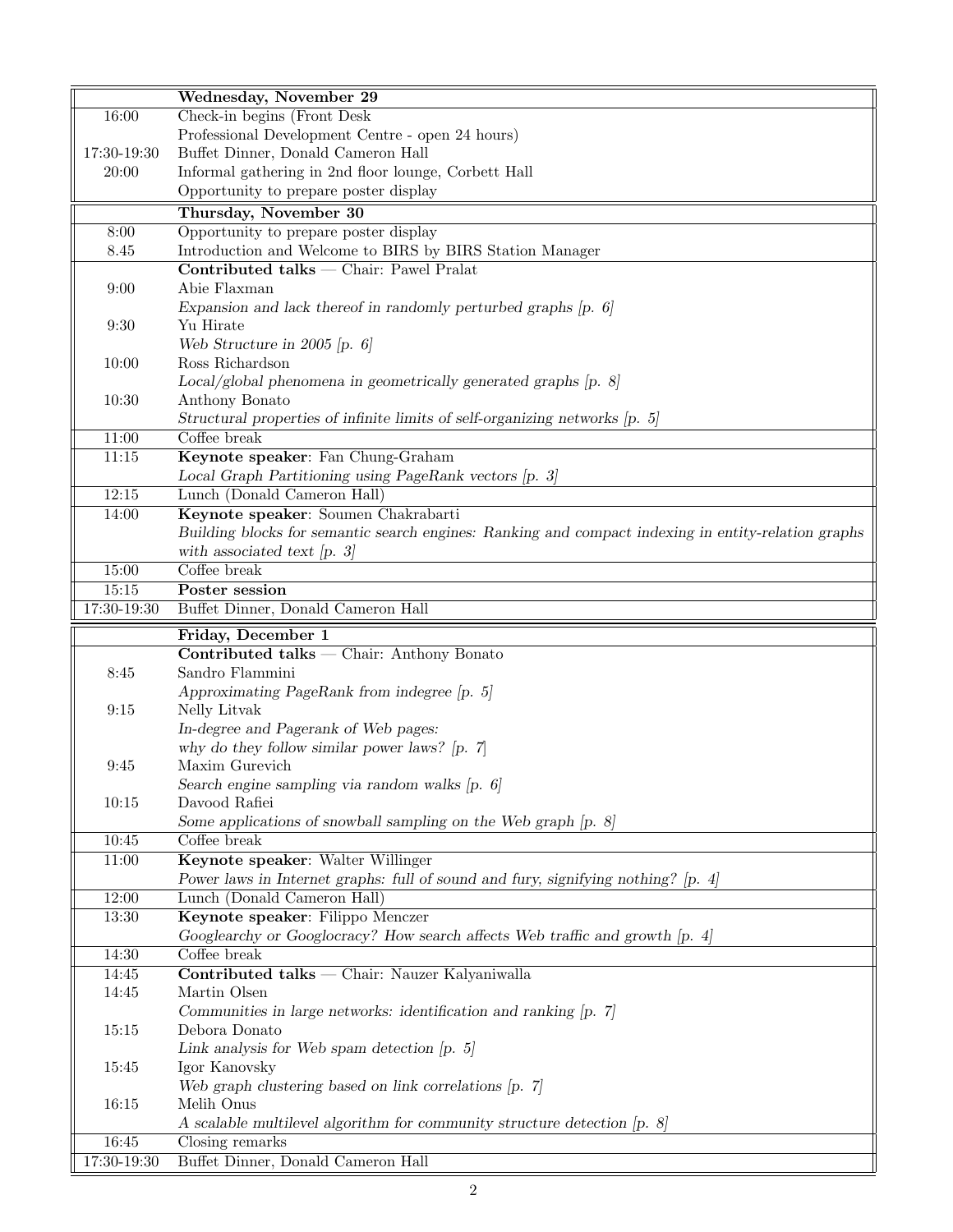# 1 Abstracts / bios of keynote speakers

### Local Graph Partitioning using PageRank Vectors

Reid Andersen, Fan Chung and Kevin Lang

UC San Diego

A local graph partitioning algorithm finds a cut near a specified starting vertex, with a running time that depends largely on the size of the small side of the cut, rather than the size of the input graph. We give a local partitioning algorithm using a variation of PageRank with a specified starting distribution. We derive a mixing result for PageRank vectors similar to that for random walks, and show that the ordering of the vertices produced by a PageRank vector reveals a cut with small conductance. In particular, we show that for any set C with conductance  $\Phi$  and volume k, a PageRank vector with a certain starting distribution can be used to produce a set with conductance  $O(\sqrt{\Phi \log k})$ . We present an improved algorithm for computing approximate PageRank vectors, which allows us to find such a set in time proportional to its size. By combining small sets found by this local partitioning algorithm, we obtain a cut with conductance  $\phi$  and approximately optimal balance in time  $O(m \log^4 m / \phi^2)$ .

Fan Chung Graham received a B.S. degree in mathematics from National Taiwan University in 1970 and a Ph.D. in mathematics from the University of Pennsylvania in 1974, after which she joined the technical staff of AT&T Bell Laboratories. From 1983 to 1991, she headed the Mathematics, Information Sciences and Operations Research Division at Bellcore. In 1991 she became a Bellcore Fellow. In 1993, she was the Class of 1965 Professor of Mathematics at the the University of Pennsylvania. Since 1998, she has been a Professor of Mathematics and Professor of Computer Science and Enginering at the University of California, San Diego. She is also the Akamai Professor in Internet Mathematics. Her research interests are primarily in graph theory, combinatorics, and algorithmic design, in particular in spectral graph theory, extremal graphs, graph labeling, graph decompositions, random graphs, graph algorithms, parallel structures and various applications of graph theory in Internet computing, communication networks, software reliability, chemistry, engineering, and various areas of mathematics. She was awarded the Allendoerfer Award by Mathematical Association of America in 1990. Since 1998, she has been a member of the American Academy of Arts and Sciences.

# Building blocks for semantic search engines: Ranking and compact indexing in entityrelation graphs

Soumen Chakrabarti IITB, Mumbai

We see an evolutionary path to supporting semantic search over text facilitated by 1. extractors and annotators for ever-growing collections of entity and relation types and 2. search systems that exploit a smooth continuum between structured entities and relations on one hand and uninterpreted text on the other. The extractors and annotators will be imperfect and incomplete. Unlike in traditional data warehousing, the unstructured source cannot be forgotten once structured data is curated. The source text lives on, with annotations as probabilistic connections to one or more ontologies. Queries involve ontology elements as well as uninterpreted strings. Searchers know only bits and pieces of schema. The query language must enable schema-free searches but reward schema knowledge. In such a system, ranking of results cannot be made all explicit as in SQL. In the first part of the talk I visit two issues related to scoring and ranking results. In one scenario we wish to rank mentions of instances of a given type (e.g. distance) based on their textual proximity to query keywords (e.g. Paris Helsinki). Such queries are crude but effective filters for simple questions like "what is the distance between Paris and Helsinki". In the other scenario I generalize the setting to learning ranking functions in arbitrary E-R graphs, given partial order preferences. In the second part of the talk I discuss the difficulties faced in indexing and query processing. I describe new techniques to estimate query-processing cost and cost-driven index compaction based on query logs. The work described is embodied in a system we are building that we plan to release in the public domain.

Soumen Chakrabarti received his B.Tech in Computer Science from the Indian Institute of Technology, Kharagpur, in 1991 and his M.S. and Ph.D. in Computer Science from the University of California, Berkeley in 1992 and 1996. At Berkeley he worked on compilers and runtime systems for running scalable parallel scientific software on message passing multiprocessors.

He was a Research Staff Member at IBM Almaden Research Center from 1996 to 1999, where he worked on the Clever Web search project and led the Focused Crawling project.

In 1999 he joined the Department of Computer Science and Engineering at the Indian Institute of Technology, Bombay, where he has been an Associate professor since 2003. In Spring 2004 he was Visiting Associate professor at Carnegie-Mellon University.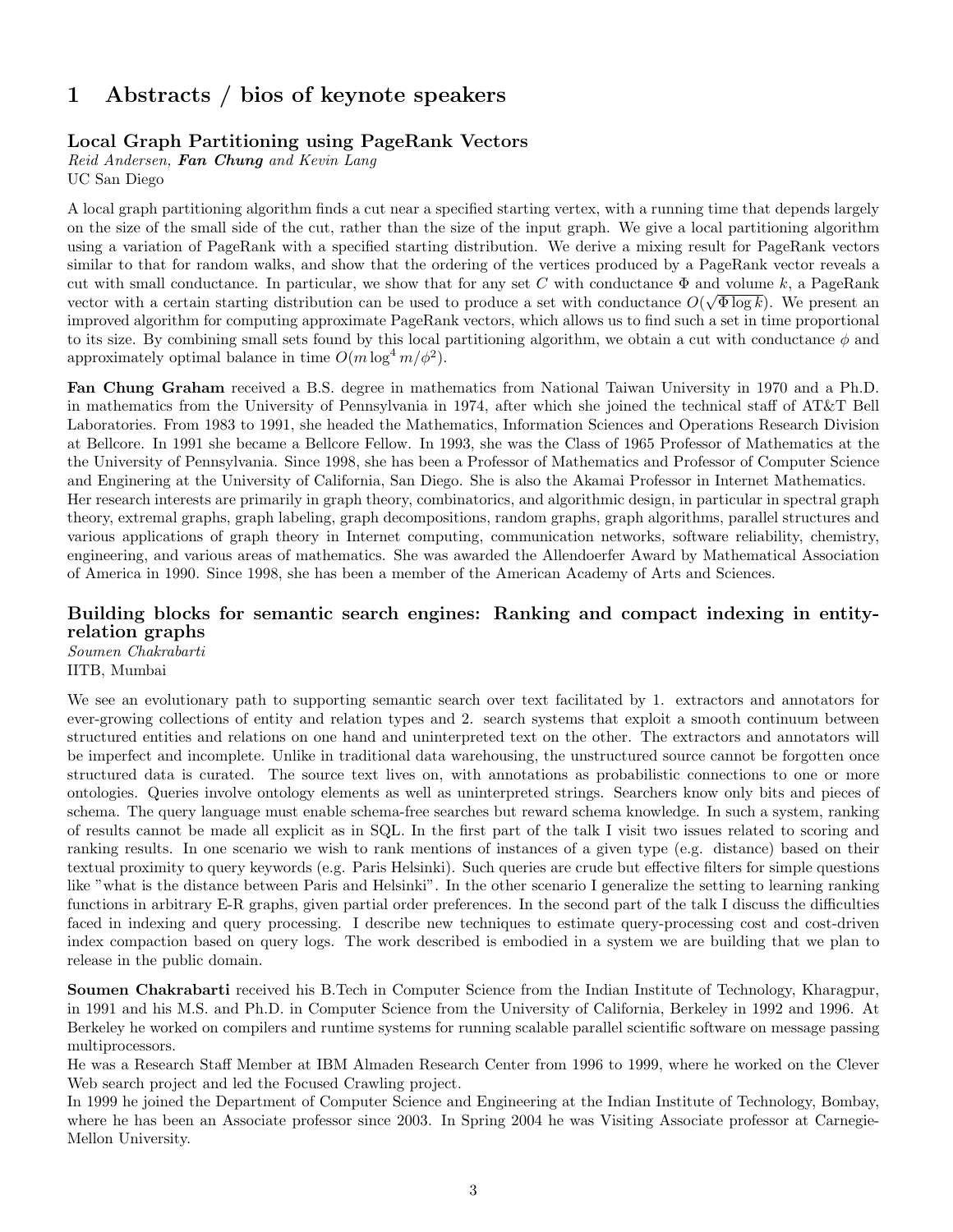He has published in the WWW, SIGIR, SIGKDD, SIGMOD, VLDB, ICDE, SODA, STOC, SPAA and other conferences as well as Scientific American, IEEE Computer, VLDB and other journals. He holds eight US patents on Web-related inventions. He has served as technical advisor to search companies and vice-chair or program committee member for WWW, SIGIR, SIGKDD, VLDB, ICDE, SODA and other conferences, and guest editor or editorial board member for DMKD and TKDE journals. He is also author of a book on Web Mining.

His current research interests include integrating, searching, and mining text and graph data models, exploiting types and relations in search, and Web graph and popularity analysis.

### Power laws in Internet graphs: Full of sound and fury, signifying nothing?

Walter Willinger AT&T Labs-Research walter@research.att.com

Internet measurements have been a rich source for discovering power law relationships. However, many of these power law "discoveries" have turned out to be specious, especially with respect to connectivity-related measurements that are notorious for their ambiguities, incompleteness, and inaccuracies. This is bad news for many of the modeling efforts that have focused almost exclusively on reproducing the claimed power law relationships. In this talk, I will discuss an alternate modeling approach that is not tied to any claimed power law behavior and instead relies heavily on domain knowledge. This approach is capable of explaining a wide range of different system behaviors and provides a basis for exploring under which circumstances one should or should not expect power law relationships in Internet connectivity structures such as the Internet's router-level topology, AS graph, or overlay networks such as the Web or different Peerto-Peer networks.

Walter Willinger received the Diplom (Dipl. Math.) from the ETH Zurich, Switzerland, and the M.S. and Ph.D. degrees from the School of ORIE, Cornell University, Ithaca, NY. He is currently a member of the Information and Software Systems Research Center at AT&T Labs - Research, Florham Park, NJ, and before that, he was a Member of Technical Staff at Bellcore Applied Research (1986-1996). His research interests include studying the multiscale nature of Internet traffic and topology and developing a theoretical foundation for dealing with large-scale communication networks such as the Internet. He is a Fellow of ACM (2005) and a Fellow of IEEE (2005). For his work on the self-similar ("fractal") nature of Internet traffic, he received the 1996 IEEE W.R.G. Baker Prize Award, the 1994 W.R. Bennett Prize Paper Award, and the 2005 ACM/SIGCOMM "Test of Time" Paper Award.

# Googlearchy or Googlocracy? How search affects Web traffic and growth

Filippo Menczer

Indiana University

Search engines have become key media for our scientific, economic, and social activities by enabling people to access information on the Web in spite of its size and complexity. On the down side, search engines bias the traffic of users according to their page-ranking strategies, and some have argued that they create a vicious cycle that amplifies the dominance of established and already popular sites. We show that, contrary to these prior claims and our own intuition, the use of search engines actually has an egalitarian effect. We reconcile theoretical arguments with empirical evidence showing that the combination of retrieval by search engines and search behavior by users mitigates the attraction of popular pages, directing more traffic toward less popular sites, even in comparison to what would be expected from users randomly surfing the Web. We then extend the analysis of traffic to a general model of search-driven network growth, that predicts the topological propertied of the Web graph. Joint work with Santo Fortunato, Alessandro Flammini, and Alessandro Vespignani.

Filippo Menczer is an associate professor of informatics and computer science, adjunct associate professor of physics, and a member of the cognitive science program at Indiana University, Bloomington. He holds a Laurea in Physics from the University of Rome and a Ph.D. in Computer Science and Cognitive Science from the University of California, San Diego. Dr. Menczer has been the recipient of Fulbright, Rotary Foundation, and NATO fellowships, and is a fellow-atlarge of the Santa Fe Institute. His research is supported by a Career Award from the National Science Foundationon and focuses on Web, text, and data mining, Web intelligence, distributed information systems, social Web search, adaptive intelligent agents, complex systems and networks, and artificial life.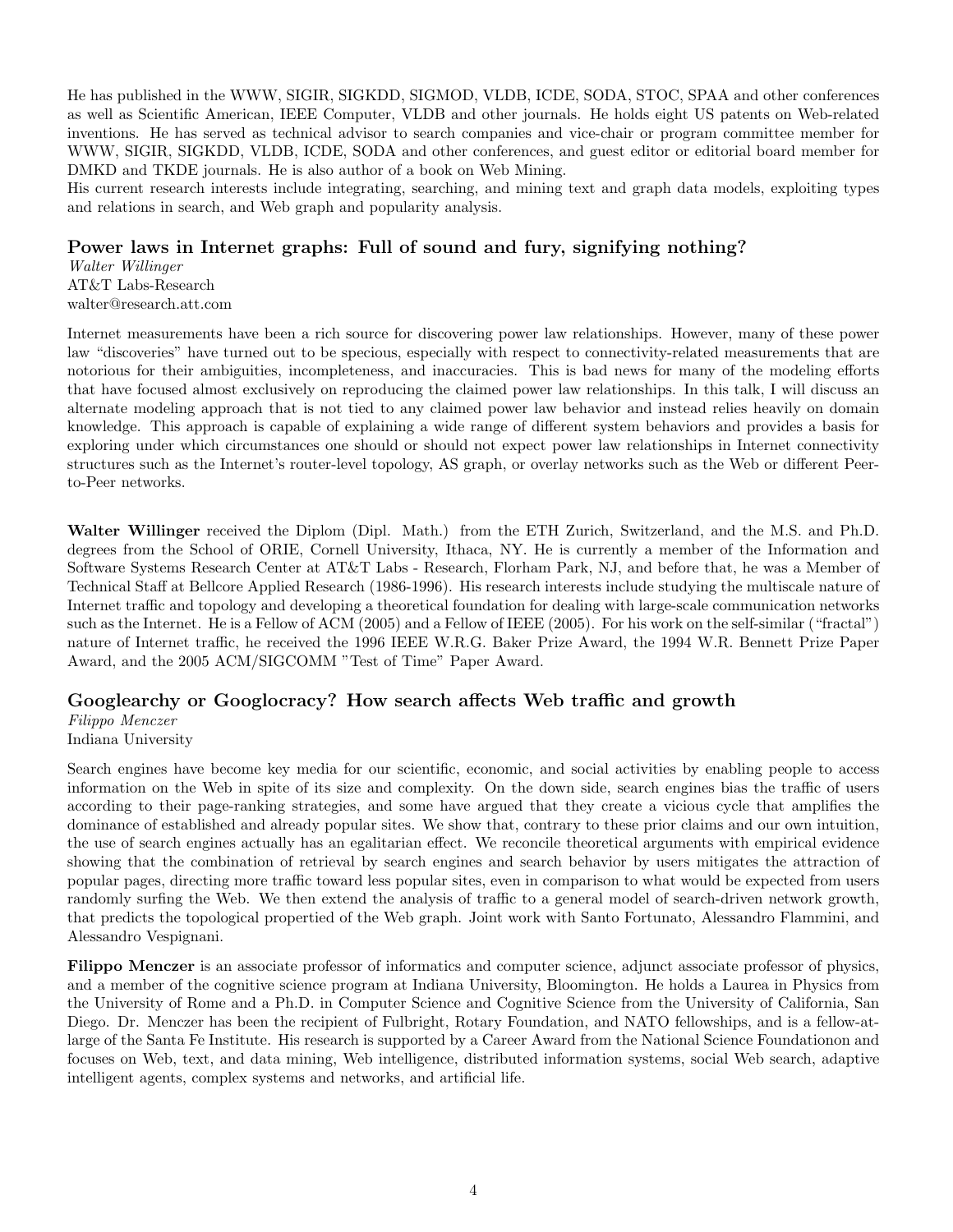# List of abstracts of presentations

(Ordered alphabetically by speaker's last name)

# Structural properties of infinite limits of self-organizing networks

Anthony Bonato and Jeannette Janssen

Department of Mathematics, Wilfrid Laurier University, Waterloo ON, Canada Department of Mathematics and Statistics, Dalhousie University, Halifax, NS, Canada abonato@rogers.com, janssen@mathstat.dal.ca

One of the most widely studied real-world networks is the web graph, whose nodes represent web pages, and whose edges represent the links between pages. Another well-studied real-world network consists of protein-protein interactions in a living cell. Both networks are *self-organizing*, as each node acts as an independent agent that bases its decision on how to link to the existing network on local knowledge. Many models for self-organizing networks are on-line: new nodes are born over time. Hence, it is natural to consider the infinite graphs that result in the limit as time tends to infinity.

We present new results on limit graphs generated by on-line random graph models. We will characterize properties of a generalized copying model via adjacency properties, and describe self-similarity properties of limit graphs generated by on-line processes. If time permits, then we will discuss a new geometric model for the web graph.

# Link Analysis for Web Spam Detection

Luca Becchetti, Carlos Castillo, Debora Donato, Stefano Leonardi and Ricardo Baeza-Yates Universit´a di Roma "La Sapienza", Roma, Italy Yahoo! Research, Barcelona, Spain & Santiago, Chile

Since its inception, the Web has been considered as a privileged means for free exchange of information and resources among users. Unfortunately this feature has been revealed also its major drawback, since it has catalyzed the (more or less legitimate) interests of ventures seeking for easy profits against low investments and risks.

Since most of the informational and transactional needs of people all over the world are satisfied by querying search engines, there is an economic incentive for manipulating search engines indexes in order to allow pages to get an undeserved high score, a phenomenon nowadays well known as **search engine spamming** or **spamdexing**.

In this work we presented an algorithmic approach for spam detection based on link analysis. This methodology results effective against topological spamming, a form of spamming that acts creating densely connected set of pages, called spam farms, able to modify the local properties of the pages. We study several metrics not considered before to build an automatic classifier: we test in our collection TrustRank, an algorithm able to estimate the amount of score that a page receive from trust sources. Moreover we propose the use of degree-degree correlations, edge-reciprocity and above all we adapt rank propagation and probabilistic counting algorithms to identify spam farms.

# Approximating PageRank from indegree

S. Fortunato, M. Boguna, A. Flammini, F. Menczer School of Informatics Indiana U., Uni. Bielefeld, Uni. Barcelona

PageRank is a key element in the success of search engines, allowing to rank the most important hits in the top screen of results. One key aspect that distinguishes PageRank from other prestige measures such as in-degree is its global nature. From the information provider perspective, this makes it difficult or impossible to predict how their pages will be ranked. Consequently a market has emerged for the optimization of search engine results. Here we study the accuracy with which PageRank can be approximated by in-degree, a local measure made freely available by search engines. Theoretical and empirical analyses show that given the weak degree correlations in theWeb link graph, the approximation can be relatively accurate, giving service and information providers a new marketing tool.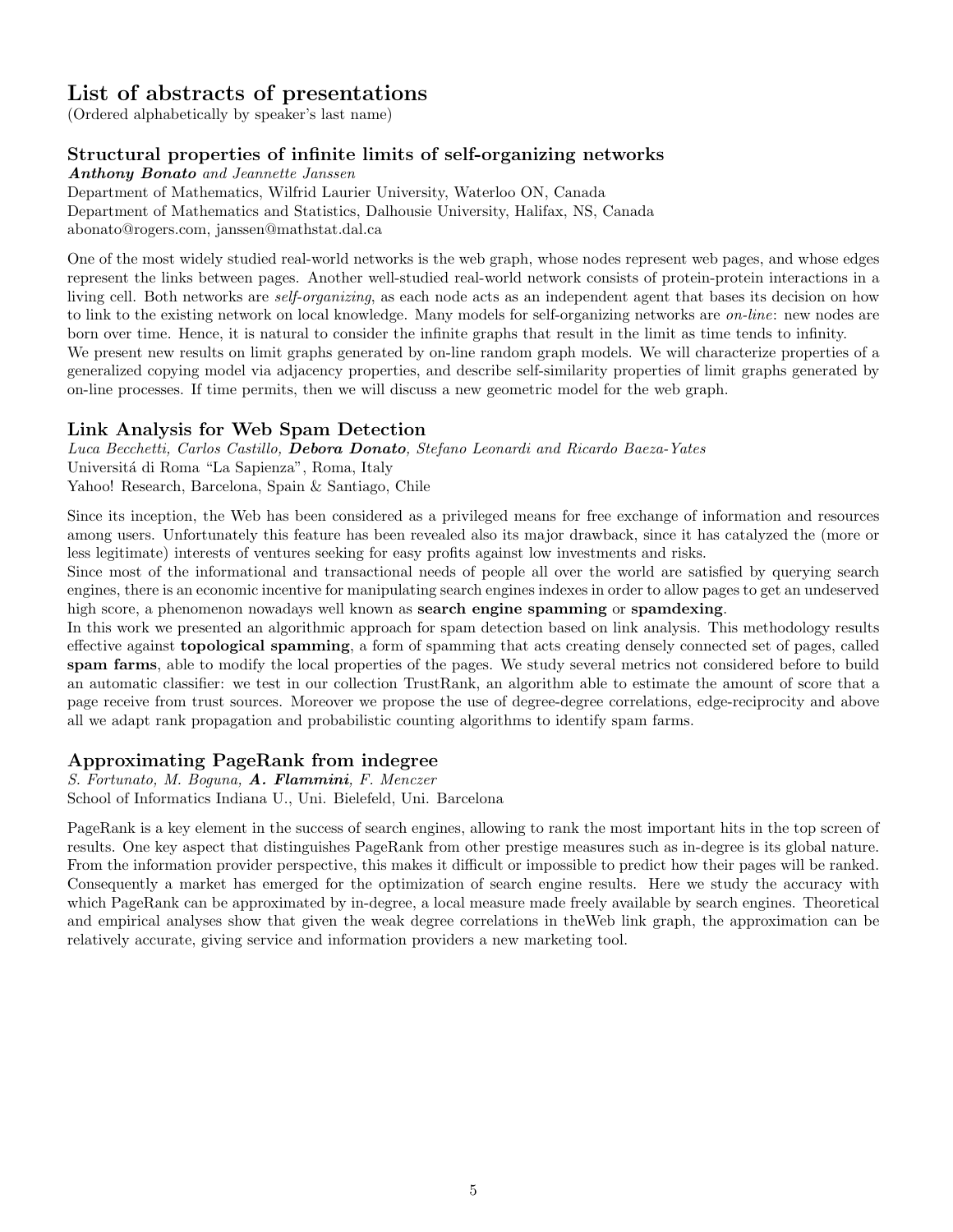### Expansion and lack thereof in randomly perturbed graphs

Abraham D. Flaxman Microsoft Research, USA

This extended abstract examines the expansion properties of randomly perturbed graphs. These graphs are formed by, for example, adding a random 1-out or very sparse Erd?os-Renyi graph to an arbitrary connected graph. It is shown that there exists a constant such that when any connected n-vertex base graph G is perturbed by adding a random 1-out then, with high probability, the resulting graph has  $e(S, S)$  —S— for all S V with —S— 3 4n. The analogous statement for perturbations by Gn, /n is also considered, and under this perturbation, the expansion of the perturbed graph depends on the structure of the base graph. A necessary and sufficient condition for the base graph is given under which the resulting graph is an expander with high probability. These techniques are also applied to study expansion and rapid mixing in the small worlds graphs described by Watts and Strogatz in [Nature 292 (1998), 440-442] and by Kleinberg in [Proc. of 32nd ACM Symposium on Theory of Computing (2000), 163-170]. Analysis of Kleinberg's model shows that the graph stops being an expander exactly at the point where a decentralized algorithm is effective in constructing a short path.

# Search Engine Sampling via Random Walks

Ziv Bar-Yossef and Maxim Gurevich Department of Electrical Engineering, Technion, Haifa 32000, Israel. Google Haifa Engineering Office, Haifa, Israel. gmax@tx.technion.ac.il, zivby@ee.technion.ac.il

In our WWW2006 paper we proposed two algorithms for sampling documents from a corpus of documents indexed by a search engine, using only the engine's public interface. One of the algorithms is based on a random walk on the corpus. The algorithm employs an "approximate" variant of the Metropolis-Hastings (MH) algorithm to transform a simple random walk on the corpus into a Markov chain that converges to any desired target distribution over the corpus. We studied the quality and the performance of the algorithm only empirically.

Here we provide rigorous theoretical analysis of the bias and the efficiency of the algorithm and show that while its bias is reasonable, the algorithm requires a prohibitively large number of queries to generate each sample. We then propose a generalization of the Maximum Degree (MD) method as an alternative to the Metropolis-Hastings algorithm. We analyze the new algorithm and prove that it has exactly the same bias as the MH-based algorithm, while it can be significantly more efficient.

The generalized MD method and the analysis we provide for the approximate variants of the MH algorithm and the MD method may be of independent interest.

#### Web Structure in 2005

Yu Hirate, Kato Shin and Hayato Yamana Dept. of Computer Science, Waseda University, Japan Mitsubishi Electric Corporation, Japan {hirate,kato,yamana}@yama.info.waseda.ac.jp

The number of static web pages is estimated over 15 billion in Oct 2005. This is multiplying 200 pages by 74.4 million web servers, where 200 pages means the average number of web pages and are assumed from past three researches. However, based on the analysis of 8.5 billion web pages that we have crawled by Oct. 2005, we estimate the total number of web pages as 40 billion. This is because dynamic web pages have increased rapidly in recent years.

We also constructed the web structure based on 3 billion web pages in 2005. Then compared the web structure constructed by Broder *et al.* in 1999 to our web structure. As a result, we figure out that the size of "CORE", the center component of bow-tie structure, is increasing in recent years, especially in Chinese and Japanese web.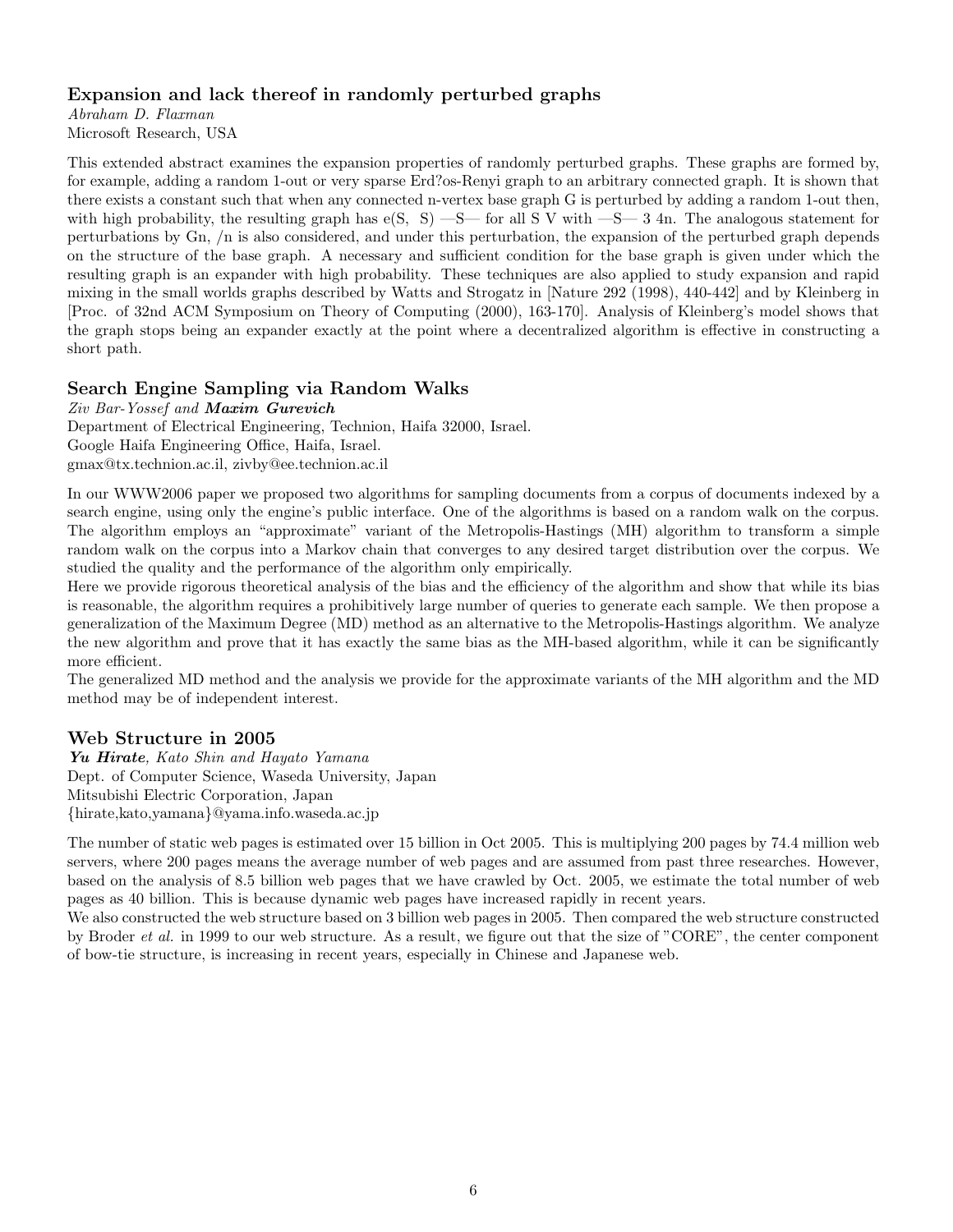# Web Graph Clustering Based on Link Correlations

Igor Kanovsky Max Stern Academic College of Emek Yezreel, Israel igork@yvc.ac.il

In this paper, we describe a new method for cluster recognition in complex networks and its application to the Web graph. A typical network has Small World properties or/and some other edges correlation. The method invokes link weighting based on the link participants in local links correlation. Inter-cluster links are perceived as not correlated or weak correlated. We propose an extension of the popular Small World model of Watts and Strogatz and use it to test our approach.

The proposed approach has a set of advantages. Efficiency: has a polynomial complexity. Locality: no need to know all the data of the graph or number of clusters for local cluster recognition. Applicability: applicable for graphs of a different nature ("big" and "small", power-law, etc.). It helps to recognize Small World sub-graphs within a non-Small World graph. The method may be extended for different networks by adopting the weighting mechanism.

# In-Degree and PageRank of Web pages: Why do they follow similar Power Laws?

N. Litvak, W.R.W. Scheinhardt and Y. Volkovich

Dept. of Applied Math, University of Twente, Netherlands

The PageRank is a popularity measure designed by Google to rank Web pages. Experiments confirm that the PageRank obeys a 'power law' with the same exponent as the In-Degree. This paper presents a novel mathematical model that explains this phenomenon. The relation between the PageRank and In-Degree is modelled through a stochastic equation, which is inspired by the original definition of the PageRank, and is analogous to the well-known distributional identity for the busy period in the  $M/G/1$  queue. Further, we employ the theory of regular variation and Tauberian theorems to analytically prove that the tail behavior of the PageRank and the In-Degree differ only by a multiplicative factor, for which we derive a closed-form expression. Our analytical results are in good agreement with experimental data.

# Communities in Large Networks: Identification and Ranking

Martin Olsen

Department of Computer Science, University of Aarhus mo@daimi.au.dk

We study the problem of identifying and ranking the members of a community in a very large network with link analysis only, given a set of a (few) representatives of the community.

We define the concept of a *community* justified by a formal analysis of a simple model of the evolution of a directed graph. We show that the problem of deciding whether non trivial communities exists is NP complete. Nevertheless experiments show that a very simple greedy approach can identify members of a community in the Danish part of the www graph with time complexity only dependent on the size of the found community and its immediate surroundings.

We rank the members in a community by performing a computationally inexpensive calculation which is a "local" variant of the PageRank algorithm. The mathematical model behind the ranking is a small Markov Chain with the community as its state space forming a valuable basis for analyzing consequences of changes of the link structure.

Results are reported from successful experiments on identifying and ranking Danish Computer Science sites and Danish Chess pages using only a few representatives.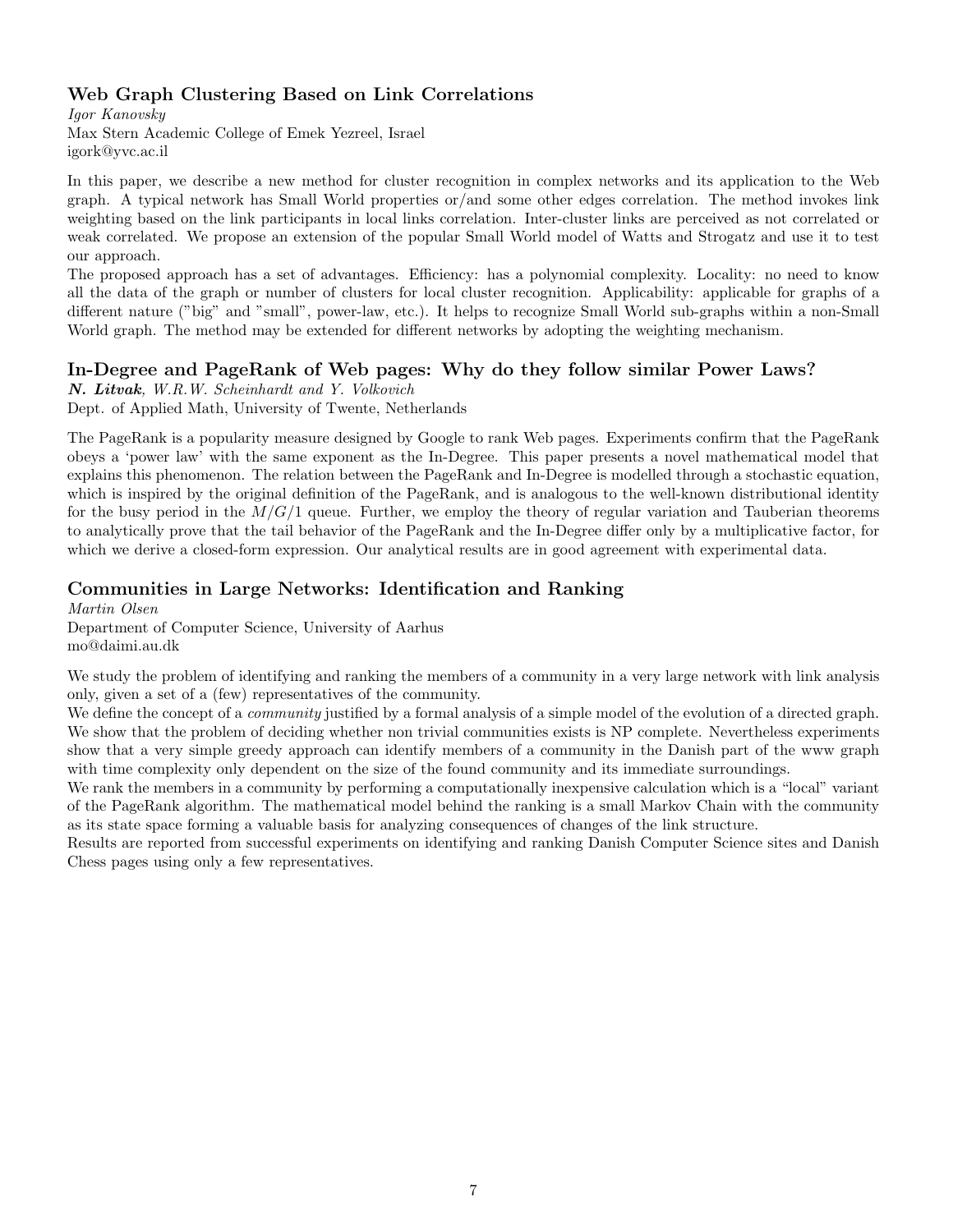# A scalable multilevel algorithm for community structure detection

#### Hristo N. Djidjev and Melih Onus

Los Alamos National Laboratory, Los Alamos, NM Department of Computer Science and Engineering, Arizona State University, Tempe, AZ

One way to analyze and understand the information contained in the huge amount of data available on the WWW and the relationships between the individual items is to organize them into "communities," maximal groups of related items. Determining the communities is of great theoretical and practical interest since they correspond to entities such as collaboration networks, online social networks, scientific publications or news stories on a given topic, related commercial items, etc. Communities also arise in other types of networks such as computer and communication networks (the Internet, ad-hoc networks) and biological networks (protein interaction networks, genetic networks).

The problem of identifying communities in a network is usually modeled as a *graph clustering* problem, where vertices correspond to individual items and edges describe relationships. Then the communities correspond to subgraphs with dense connections between vertices from the same subgraph and fewer connections between vertices in different subgraphs. The graph clustering problem has been intensively studied in the recent years, but the algorithms reported in the literature are typically either not fast enough, or inaccurate.

In this study we will describe a new algorithm for community detection that uses a newly discovered relationship between the graph clustering and the graph partitioning problems. Specifically, we will show that an important measure of the quality of graph clustering, called modularity, can be optimized by solving a graph partitioning problem. The partitioning problem itself is solved using a multilevel procedure, resulting in a community detection algorithm that is both accurate and scalable.

# Some applications of snowball sampling on the Web graph

Davood Rafiei

Department of Computing Science, Univ. of Alberta

Searching the Web graph has much in common with collecting hard-to-reach subjects in social networks. Both perform link tracing to reach subjects being studied or pages that satisfy a query. In this talk, we present the links between snowball sampling and some of the search algorithms on the Web. We also discuss our work on sampling from the Web graph and visualizing its connectivity structure.

# Local/Global Phenomena in Geometric Random Graphs

Ross M. Richardson University of California, San Diego

Many real-world graphs have a natural notion of connections being either local or global. Phone networks, for instance, consist of both local grid lines as well as long trunk lines. To study the distribution of both local and global connections in complex networks, we consider a geometric random tree model in which each edge arises from an optimization rule reflecting a distance-to-center cost. In particular, we show how varying the optimization rule causes the tree to shift from a global, star-like configuration to a purely local configuration. There is a sharp transition between these two behaviors, and in between we find a more complex random tree where neither behavior dominates. Finally, we examine the stability of this behavior and how it interacts with varying notions of locality.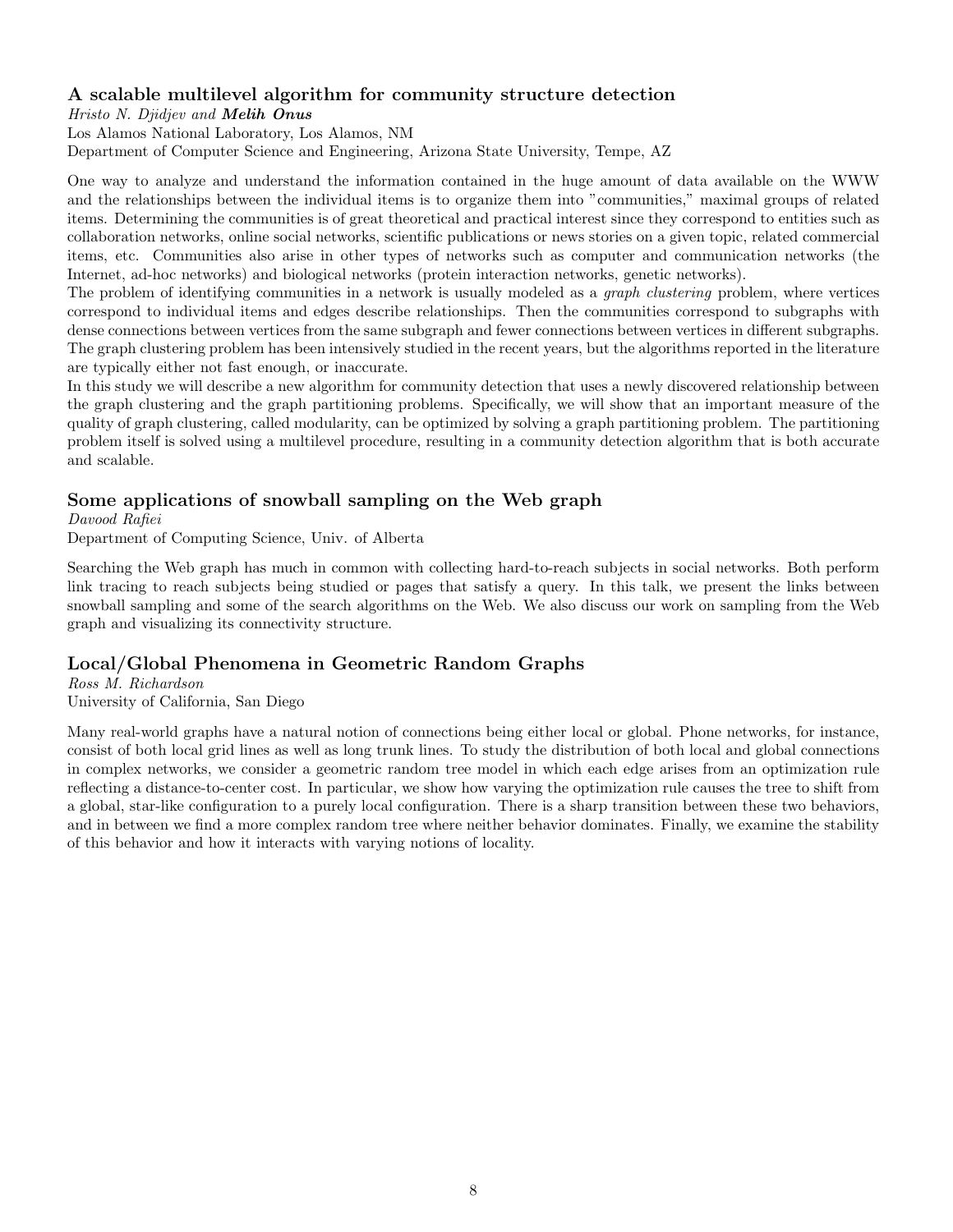# List of abstracts of posters

(Ordered alphabetically by presenter's last name)

# Combating Spamdexing: Incorporating Heuristics in Link-based Ranking

Tony Abou-Assaleh and Tapajyoti Das GenieKnows.com, Halifax, Nova Scotia, Canada {taa,tdas}@genieknows.com

Spamdexing is an activity that attempts to artificially manipulate a page's ranking in a search engine. Spamdexing renders search engines ineffective because it targets and compromises one of the main benefits of search engines: retrieving relevant results.

Our algorithm starts with cleaning up the link graph by removing all internal and bidirectional links. Next, we use simple heuristics to identify a core set of Web spam pages. This set is further extended to include other likely spam pages using a Spam Propagation algorithm. Finally, we use a biased PageRank-based ranking algorithm to produce the final off-line scores.

We manually evaluate the effectiveness of this approach in combating spamdexing. We observe only 9% of the top 100 pages are spam in the biased PageRank, giving a dramatic reduction of 33% over the baseline, in which 42% of the top 100 pages are spam.

# Neighborhood-conscious Clustering

Ralitsa Angelova, Stefan Siersdorfer, Gerhard Weikum Max-Planck Institute for Informatics, Saarbrücken, Germany {angelova, stesi, weikum}@mpi-inf.mpg.de

We present a flexible framework which addresses the problem of automatically clustering linked document collections. The proposed algorithm starts with an initial clustering, emphasizes the strongest inter-objects relationships built into a first-order Markov Random Field model, and uses an iterative relaxation labeling technique to redistribute objects among clusters based on the cluster label assignments in the objects' neighborhoods. The framework can be built on top of any clustering algorithm to produce a more robust and higher-quality clustering result.

# Towards Adaptive Web Search Engines

M. Barouni-Ebrahimi and Ali A. Ghorbani Faculty of Computer Science, University of New Brunswick, Canada, {m.barouni;ghorbani}@unb.ca

Web search engines efficiently surf the Internet and return the most relevant pages to the users' queries. However, the order of the recommended pages is not always in accordance with the users' priorities. The users needs to check the list of the recommended pages to find one of their interests. On the other hand, the queries sent by the users do not always corresponds to their intentions. The lack of user knowledge or unfamiliarity with the specific keywords and phrases in the domain knowledge leaves the user wondering about what phrases would be the most related ones to his desire. The contribution of our research is three folds. First, Complementary Phrase Recommender module suggests to the user a list of complementary phrases for his uncompleted query. Second, Related Phrase Advisor module provides a list of phrases related to the query segment that user has entered. These two modules guide the user to enter the more related phrases to his intention as a query. Third, Page Rank Revisor module refines the order of the recommended documents prepared by a conventional web search engine to help the user find the related web pages at top of the list.

# Categorization of graphs using k-cores

John Healy, J. Janssen, E. Milios, W. Aiello Dalhousie University, University of British Columbia

A k-core of a graph is the subgraph generated by recursively removing all nodes with degree  $\lt k$ . This can be thought of as a weaker version of a clique.  $k$ -cores are useful for pruning low importance vertices. ncreasing the value  $k$  eliminates nodes resulting in a component either remaining in our graph, splitting into multiple components, or being eliminated entirely. The resulting small directed acyclic graph, capturing the evolution of components as  $k$  increases, reveals the structure of a graph. We are using the  $k$ -core representation in order to find which of several available generative models is the best description of a real world graph, by developing a method of summarizing the component trees for statistical comparison.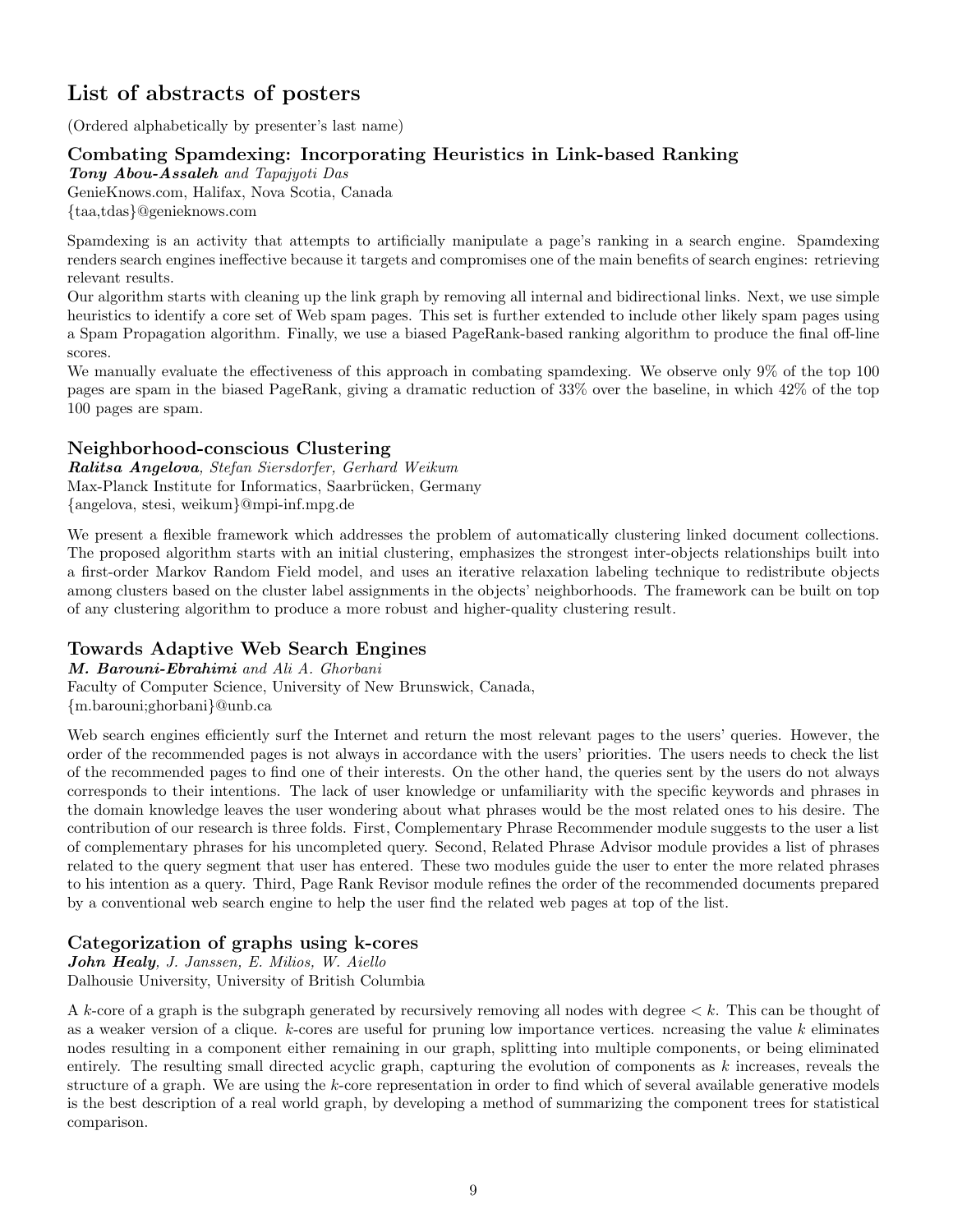### Random k-Tree as a Model for Complex Networks

Y. Gao and C. Hobson

Univ. of British Columbia Okanagan

Since the discovery of the power-law degree distribution of web graphs and other complex networks, many random models with a power-law distribution have been proposed and intensively studied. Most of these models are based on the preferential attachment mechanism to generate graphs with a power-law degree distribution. In this note, we discuss our ongoing work on understanding a natural random distribution of a well-known class of graphs, namely the k-trees and partial k-trees, which may also serve as an alternative and viable model for complex networks. The notion of a k-tree can be regarded as a generalization to that of a tree and is closely related to the concept of treewidth in graph theory. As many NP-hard problems can be solved polynomially on graphs with a fixed treewidth (i.e., partial k-trees with k fixed), we believe this class of k-tree based random models has the potential to better capture some algorithmically-relevant features that have been largely ignored in existing models for complex networks. Random (partial) k-tree also poses some theoretical questions that are of interest in their own right.

# How NAGA uncoils: Searching with Relations and Entities

Gjergji Kasneci, Maya Ramanath, Fabian Suchaneck and Gerhard Weikum Max-Planck-Institut für Informatik, Saarbrücken / Germany

The everlasting enrichment of the Web with certain as well as uncertain and unstructured information calls for vertical search techniques which fulfill users' needs for querying the Web in a more precise way. Going one step beyond keyword search and allowing the specification of contextual concepts for keywords or relationships holding between them clears the way for new attractive and promising possibilities.

We present NAGA: A semantic search engine for the Web which exploits relationships between entities for precise query specification and answering. NAGA's trump card is its ontological knowledge graph built on top of a refined data model which in turn serves as a basis for NAGA's query model and answer computation algorithms. NAGA extracts facts from Web pages and stores them into the above mentioned knowledge graph. Not only the extracted facts are recorded, but also a confidence measure for each fact is computed and maintained. NAGA provides a query language which can be capable of expressing queries ranging from simple keyword queries to complex graph queries which utilize regular expressions over relation names. NAGA's answer model is based on subgraph matching algorithms which in turn make use of intuitive scoring and ranking mechanisms. The approach we follow represents a general approach towards the semantic processing of information extracted from any unstructured text corpora.

# An Approach to Web-Site Summarization by Image Content

#### E. Baratis, E. Petrakis and E. Milios

Dept. of Comp. Eng. Tech. Univ. of Crete, Fac. Of Comp. Sci. Dalhousie U.

Image-based abstraction (summarization) of a Web site relates to extracting the most characteristic (or important) images from it. This process is complementary to text summarization which works by extracting brief text summaries (e.g., important phrases or sentences) from the Web sites. The proposed method works by analyzing the content of the images stored in a Web-site taking also link information into account. Because there is no unique method for analyzing the content of every possible image type, this work focuses on logo and trademark images. The method incorporates machine learning for distinguishing logo and trademarks from images of other categories (e.g., landscapes, faces). Because the same logo or trademark may appear many times in various forms within the same Web site, only unique logo and trademark images are extracted. These images are then ranked by importance. The most important logos and trademarks are finally selected to form the image summary of a Web site.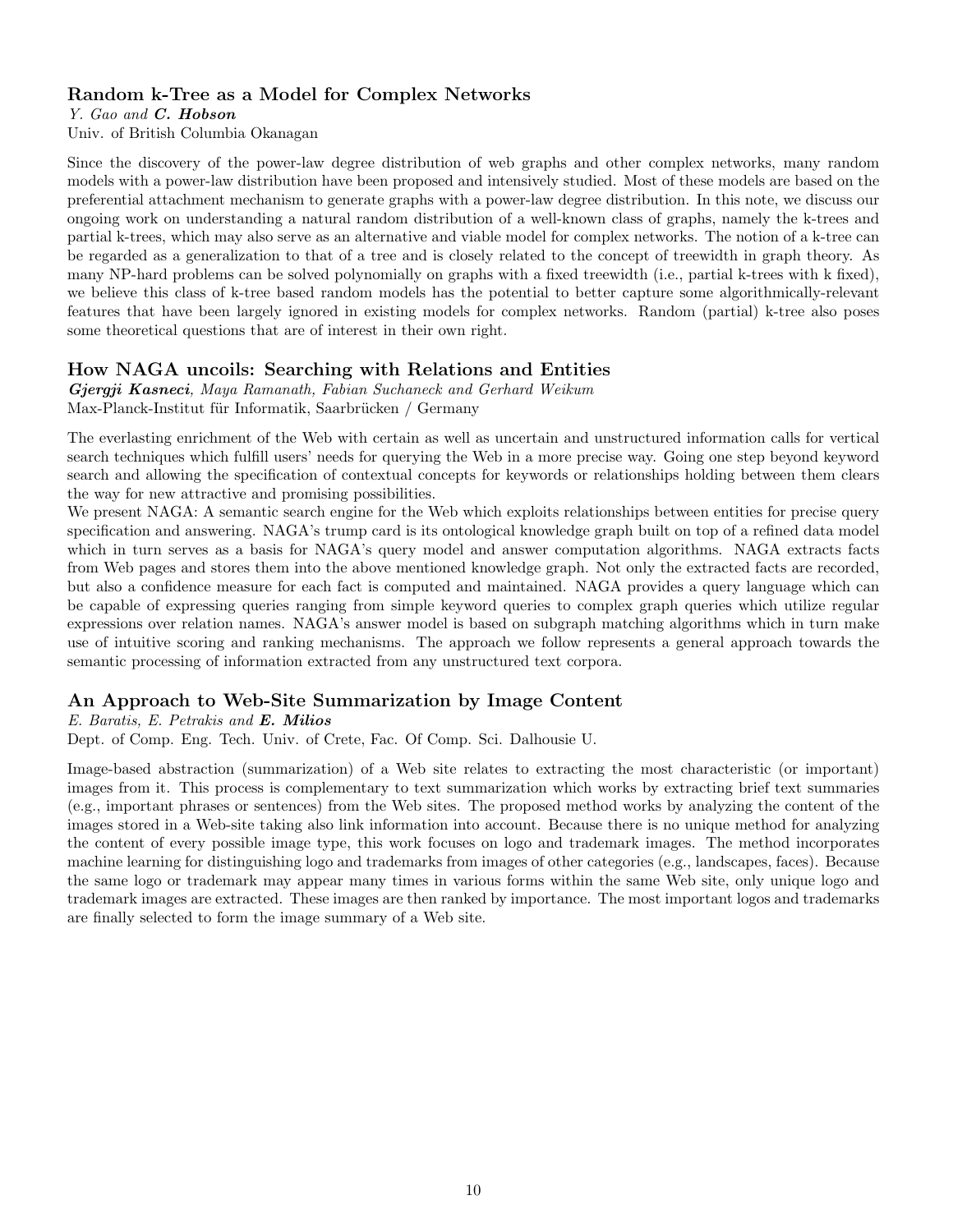# Growing and classical protean graphs (new probabilistic models of the web)

Pawel Pralat

Department of Mathematics and Statistics, Dalhousie, University, Halifax NS, Canada B3H 3J5 pralat@mathstat.dal.ca

The web may be viewed as a graph each of whose vertices corresponds to a static HTML web page, and each of whose edges corresponds to a hyperlink from one web page to another. Recently there has been considerable interest in using random graphs to model complex real-world networks to gain an insight into their properties.

We propose an extended version of a new random model of the web graph in which the degree of a vertex depends on its age. We use the differential equation method to obtain basic results on the probability of edges being present. From this we are able to characterize the degree sequence of the model and study its behaviour near the connectivity threshold.

We present also the classical version of the model and characterize the limit distribution of the 'recovery time' for connectivity near the connectivity threshold, and the diameter of the giant component.

This is a joint work with Tomasz Luczak and Nicholas Wormald.

# Traps and Pitfalls of Order-Based Correlation Indices for Topic-Biased PageRank

Paolo Boldi, Roberto Posenato, Massimo Santini and Sebastiano Vigna

Dipartimento di Scienze dell'Informazione,

Universit`a degli Studi di Milano, Milano, Italy.

Dipartimento di Informatica, Università degli Studi di Verona, Verona, Italy

Several studies have been recently published about the correlation between rank vectors for the same web graph obtained with different ranking techniques, or computed with bias towards different topics.

The first contribution of our work is a publicly available snapshot of the .uk domain, together with topic bias data derived from the ODP hierarchy. We believe such a public, well-defined data set is essential to continue research on topic-biased ranking.

After, we extend the closed formula given by Del Corso, Gullì and Romani for strongly preferential PageRank to a general formula that applies also to weakly preferential PageRank. Using this formula, any biased, weakly preferential PageRank vector whose distributions are a linear combination of a set of base vectors can be computed using the pseudorank vectors associated to the base vectors.

The last issue we tackle, however, is probably the most interesting one. Correlation measures such as Kendall's  $\tau$  are based on the number of exchanges appearing in the rank list. The point that appears to have been completely missed in the literature is that the computation of ranks is almost always the result of interrupting a limiting process (e.g., the power method).

As a result, a number of correct digits appearing in the ranks is unpredictable, as it just depends on the computational process. The common norms used to interrupt the process guarantee on average a certain number of significant digits. In the case several very close values appear in the ranking list, the effect of such an unpredictable precision turns out to be catastrophic.

We have experimentally proved that the  $\tau_b$  of a certain rank vector computed against the same vector, but with a different precision can go down as low as 0.2. Of course, as far as the computation of  $\tau_b$  uses no more digits than those that are guaranteed to be correct, the correlation is 1, but it rapidly drops as soon as more digits are considered; in particular, computing  $\tau_b$  blindly can bring essentially to random results.

# Web Structure Mining by Isolated Stars

Yushi Uno, Yoshinobu Ota, Akio Uemichi and Motohide Umano Department of Mathematics and Information Sciences, Graduate School of Science, Osaka Prefecture University, Japan uno@mi.s.osakafu-u.ac.jp

In the explosively evolving Web, by regarding the Web as a huge database, it is extremely important not only to obtain primary information but to find hidden information that cannot be found by naive retrievals. This is often called 'web mining', and web structure mining usually aims to find hidden communities that share common interests in specified topics in the Web by focusing on the webgraph that represents the link structure among web pages. In this paper, we newly identify a typical frequent substructure by observing the webgraph, and define it as an isolated star (i-star) so that it becomes easy to be enumerated. We then propose an efficient enumeration algorithm of i-stars, and try structure mining by enumerating them from the real web data. As a result, we observed that most of i-stars correspond to index structures in single domains, while some of them are verified to stand for useful communities. This implies the validity of i-stars as candidate substructure for structure mining.